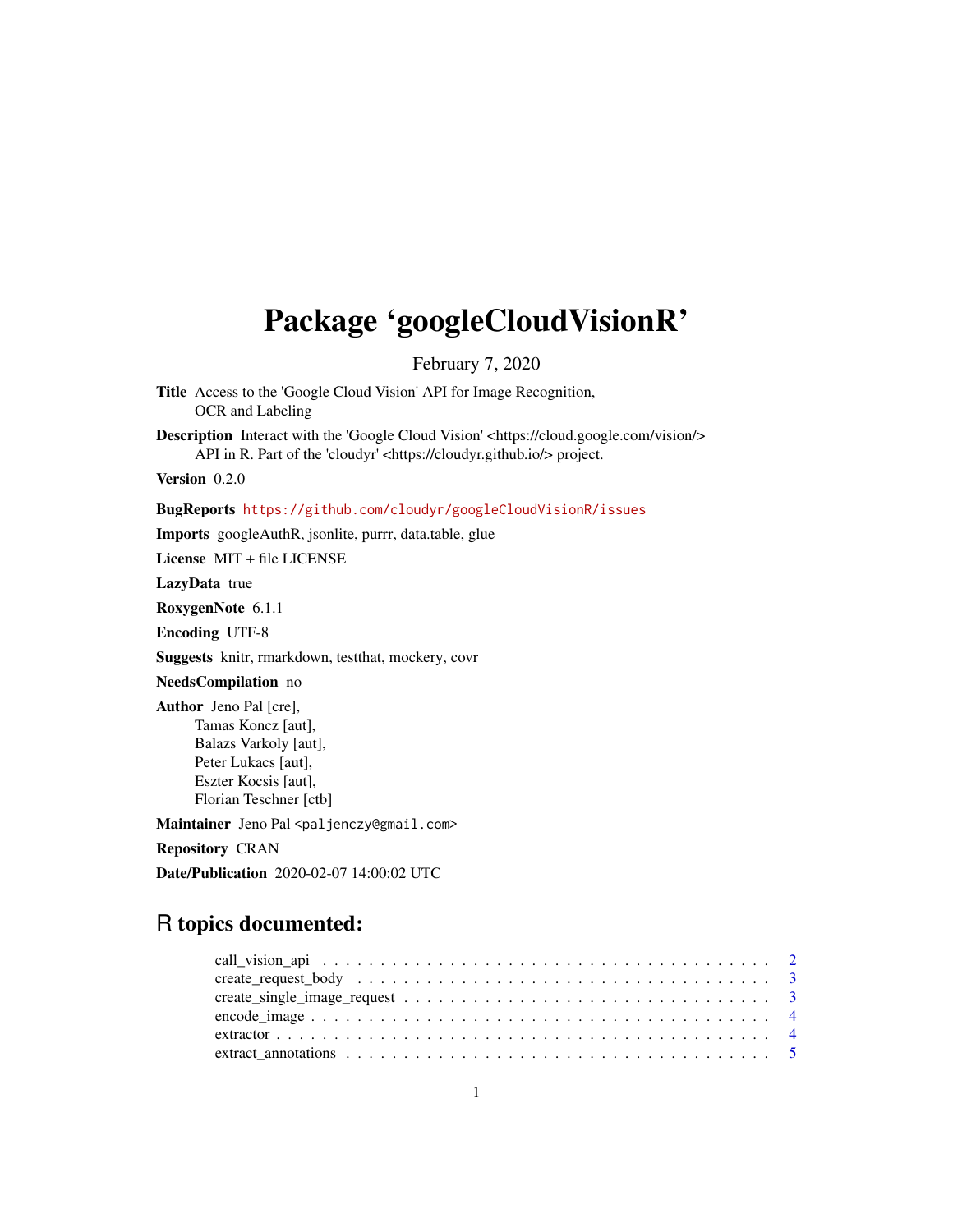## <span id="page-1-0"></span>2 call\_vision\_api

| - 6            |     |
|----------------|-----|
|                | - 6 |
| $\overline{7}$ |     |
|                |     |
|                |     |
| - 9            |     |
|                |     |
|                |     |
|                |     |
|                |     |
|                |     |
|                |     |
|                |     |
|                |     |

#### **Index** 2008 **[14](#page-13-0)**

call\_vision\_api *helper function to send POST request to the Google Vision API*

## Description

sends the request defined in 'body' to the API

## Usage

```
call_vision_api(body, apiEndpoint = "images:annotate",
 httpRequestType = "POST")
```
## Arguments

| body,           | output of create request $body()$   |
|-----------------|-------------------------------------|
| apiEndpoint     | character, api endpoint             |
| httpRequestType |                                     |
|                 | character, type of the http request |

## Value

API response in raw format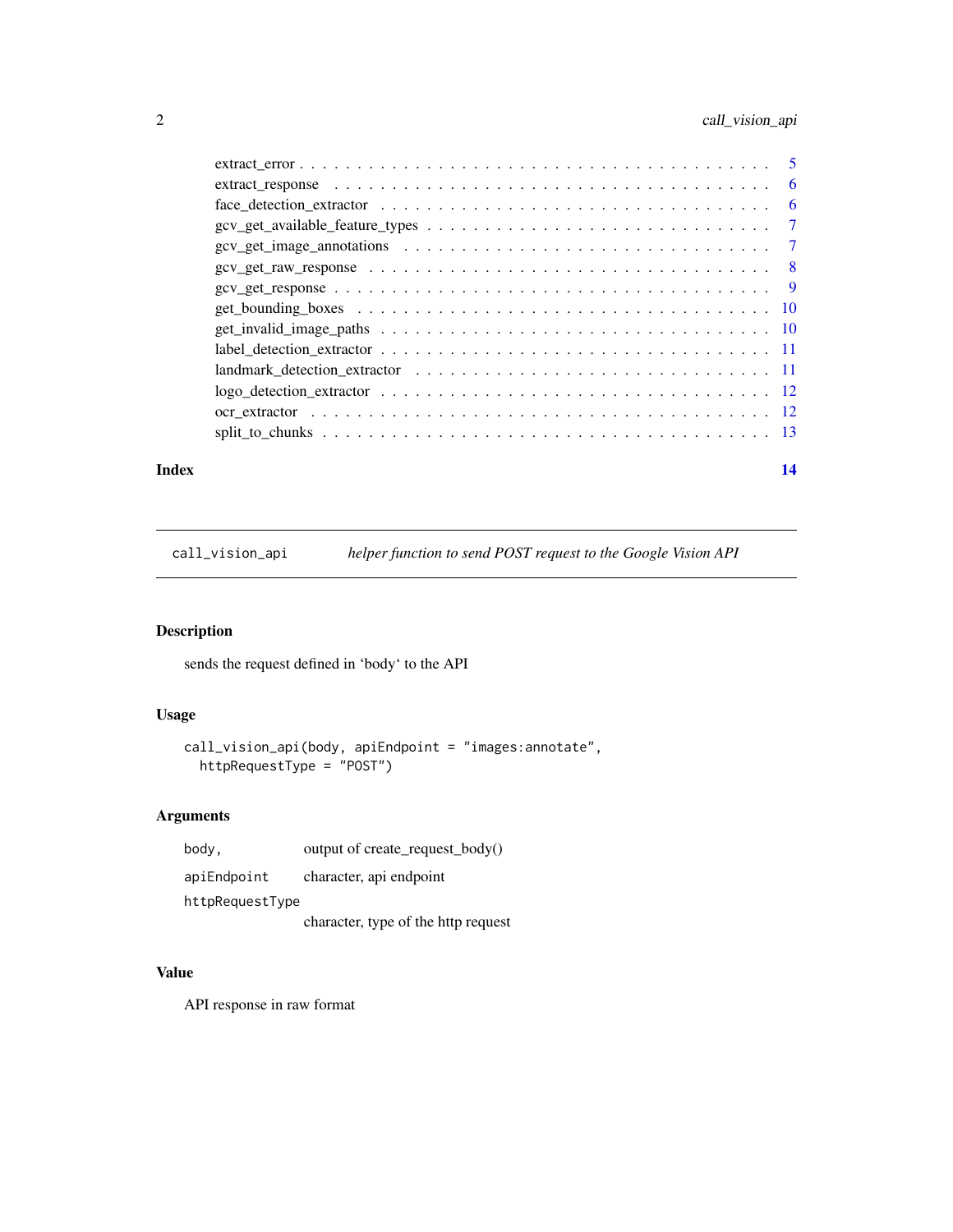<span id="page-2-0"></span>create\_request\_body *helper function to create json for response request*

#### Description

creates a json output from the inputs

#### Usage

create\_request\_body(imagePaths, feature, maxNumResults)

#### Arguments

| imagePaths    | character, file paths, URLs or Cloud Storage URIs of the images, can be a com-<br>bination of all three                                            |
|---------------|----------------------------------------------------------------------------------------------------------------------------------------------------|
| feature       | character, one out of: "LABEL DETECTION", "FACE DETECTION", "TEXT DETECTION",<br>"DOCUMENT TEXT DETECTION", "LOGO DETECTION", "LANDMARK DETECTION" |
| maxNumResults | integer, the maximum number of results (per image) to be returned.                                                                                 |

#### Value

request body (payload), encoded as json

```
create_single_image_request
                          helper function to create a list of details of one image annotation re-
                          quest
```
## Description

creates a list output from the inputs

#### Usage

```
create_single_image_request(imagePath, feature, maxNumResults)
```
#### Arguments

| imagePath | character, file path, URL or Cloud Storage URI of the image                                                                                        |
|-----------|----------------------------------------------------------------------------------------------------------------------------------------------------|
| feature   | character, one out of: "LABEL DETECTION", "FACE DETECTION", "TEXT DETECTION",<br>"DOCUMENT TEXT DETECTION", "LOGO DETECTION", "LANDMARK DETECTION" |
|           | maxNumResults integer, the maximum number of results (per image) to be returned.                                                                   |

#### Value

list of request details for one image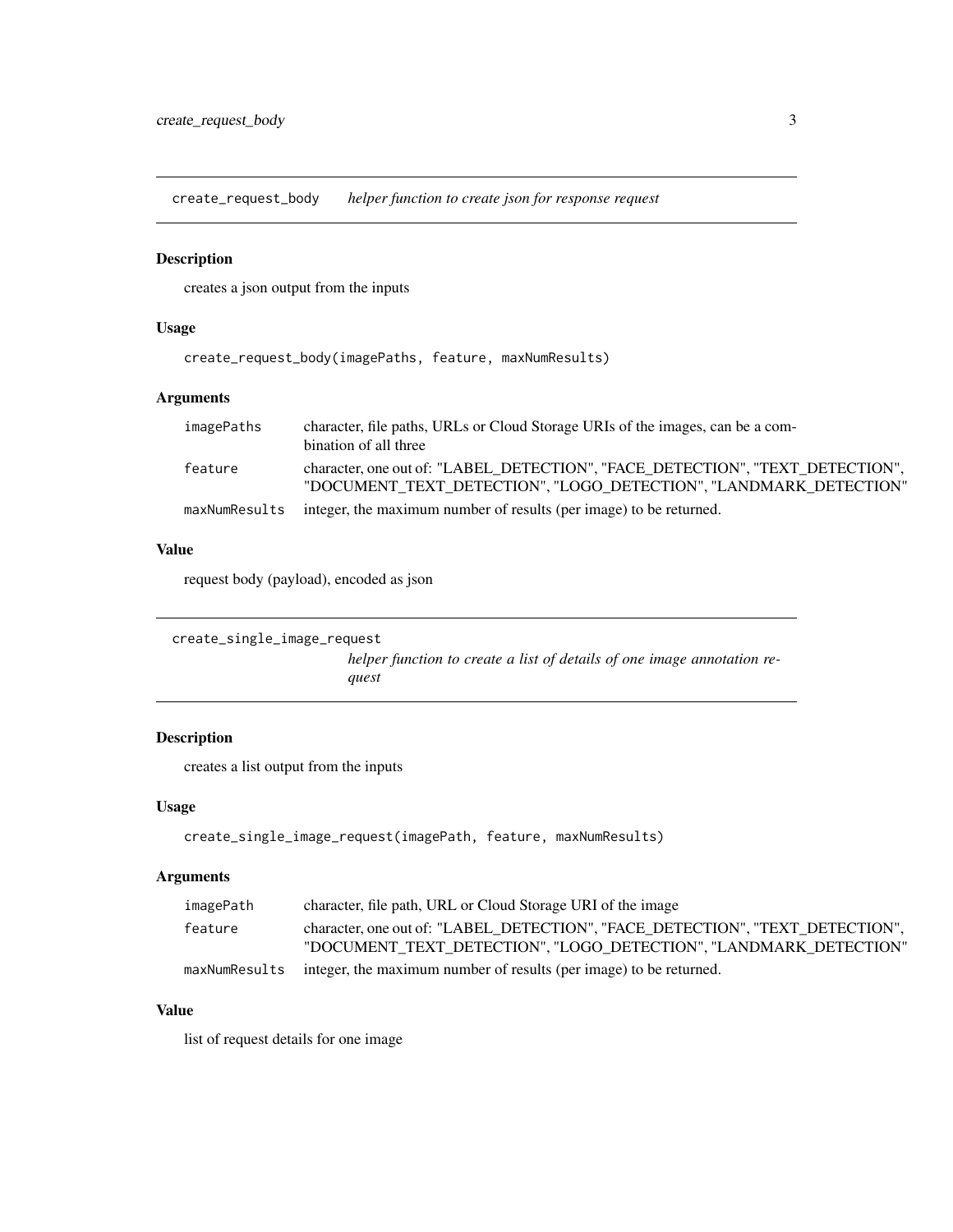<span id="page-3-0"></span>

## Description

base64 encodes an image file

## Usage

encode\_image(imagePath)

## Arguments

imagePath character, path to the image

## Value

get the image back as encoded file

| extractor | helper function code to provide an extractor function for different fea- |
|-----------|--------------------------------------------------------------------------|
|           | ture types                                                               |

## Description

a utility to provide functions to extract features from the API response

#### Usage

```
extractor(featureType)
```
#### Arguments

featureType the type of annotation as called in the response object

#### Value

a function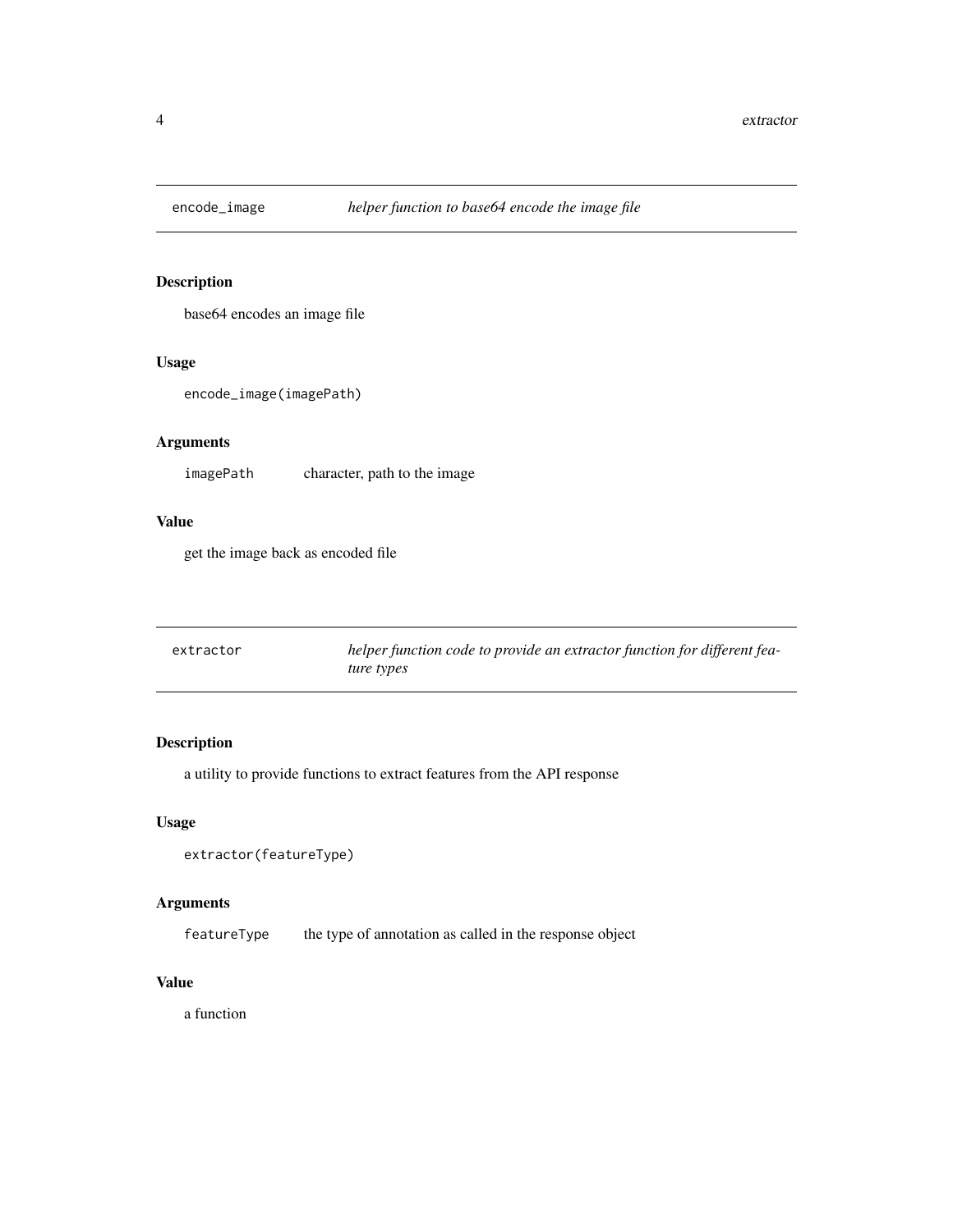<span id="page-4-0"></span>extract\_annotations *helper function code to extract the annotations*

## Description

a utility to extract features from the API response

## Usage

extract\_annotations(responses, imagePaths, featureType)

## Arguments

| responses   | an API response object                                                                                  |
|-------------|---------------------------------------------------------------------------------------------------------|
| imagePaths  | character, file paths, URLs or Cloud Storage URIs of the images, can be a com-<br>bination of all three |
| featureType | the type of annotation as called in the response object                                                 |

## Value

a data.table

| extract_error | helper function code to extract error from API response into a |  |  |  |  |
|---------------|----------------------------------------------------------------|--|--|--|--|
|               | data.table                                                     |  |  |  |  |

## Description

helper function code to extract error from API response into a data.table

#### Usage

```
extract_error(responses, imagePaths)
```
## Arguments

| responses  | an API response object                                                                                  |
|------------|---------------------------------------------------------------------------------------------------------|
| imagePaths | character, file paths, URLs or Cloud Storage URIs of the images, can be a com-<br>bination of all three |

#### Value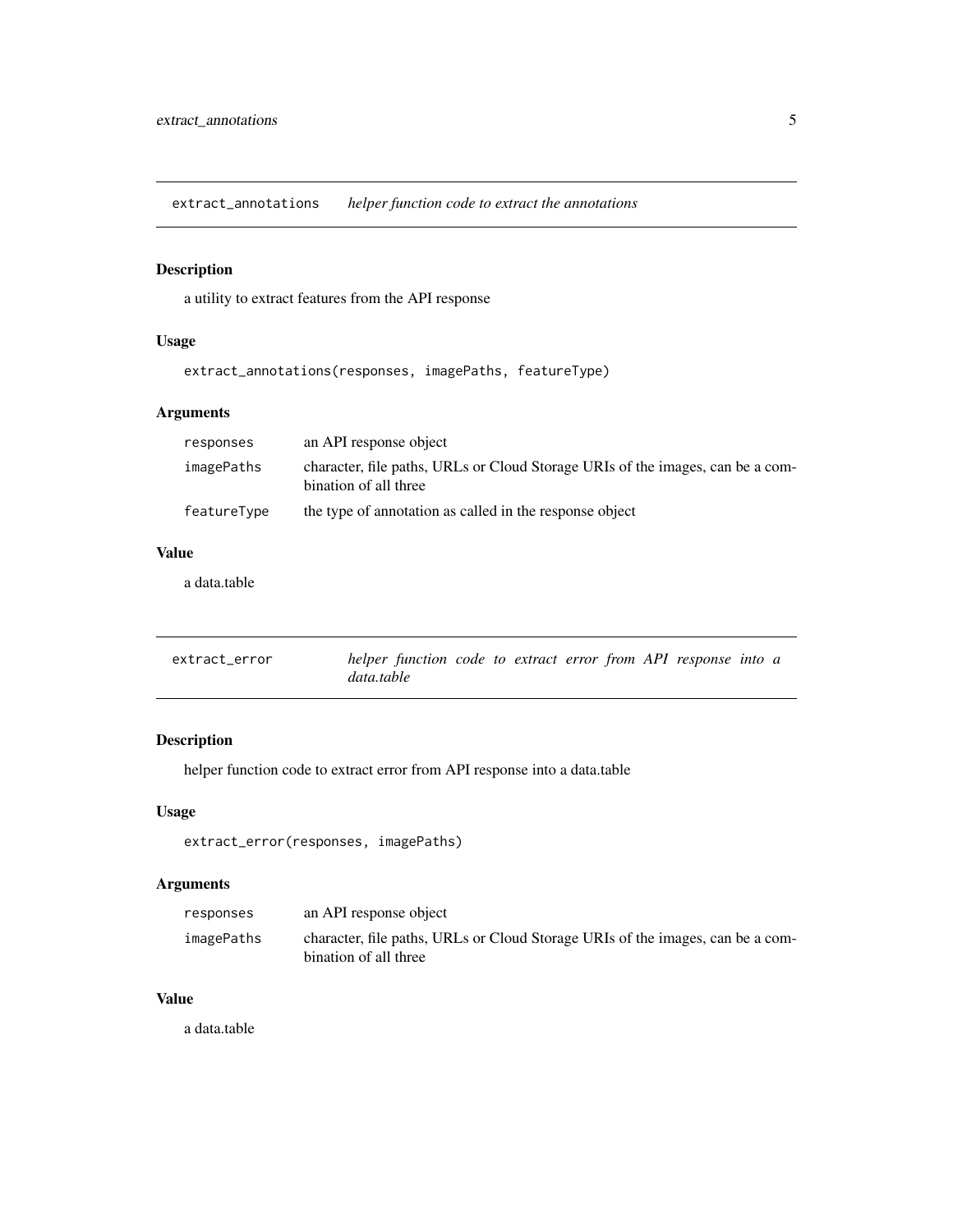<span id="page-5-0"></span>

## Description

a utility to extract features from the API response

## Usage

extract\_response(responses, imagePaths, feature)

#### Arguments

| responses  | an API response object                                                                                                                             |
|------------|----------------------------------------------------------------------------------------------------------------------------------------------------|
| imagePaths | character, file paths, URLs or Cloud Storage URIs of the images, can be a com-<br>bination of all three                                            |
| feature    | character, one out of: "LABEL DETECTION", "FACE DETECTION", "TEXT DETECTION",<br>"DOCUMENT TEXT DETECTION", "LOGO DETECTION", "LANDMARK DETECTION" |

#### Value

a data.table

```
face_detection_extractor
                           helper function code to extract API response into a data.table for given
                           feature type
```
#### Description

helper function code to extract API response into a data.table for given feature type

## Usage

```
face_detection_extractor(response)
```
#### Arguments

response an element of the API response object

#### Value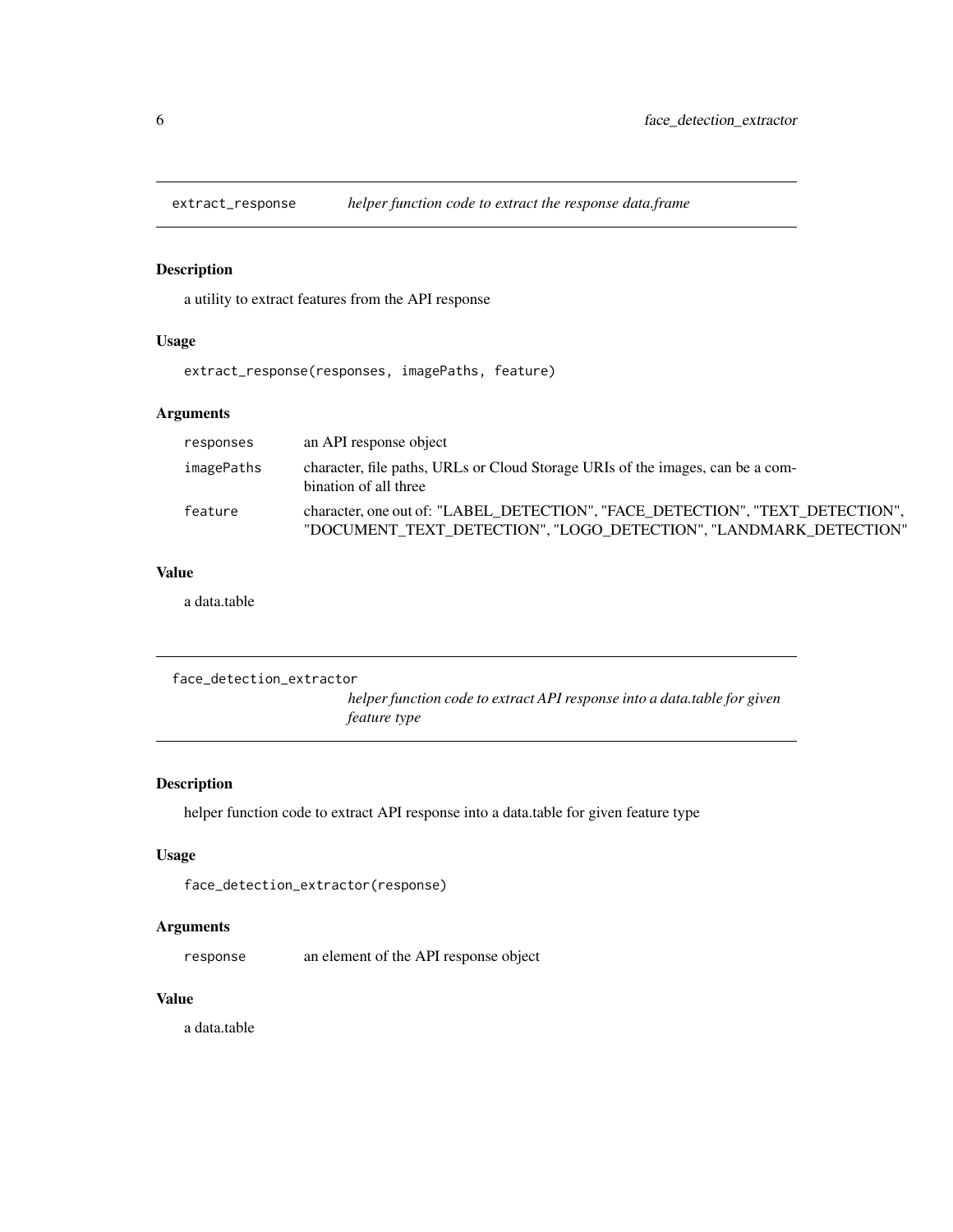<span id="page-6-0"></span>gcv\_get\_available\_feature\_types

*helper function code to record available feature types*

#### Description

helper function code to record available feature types

#### Usage

```
gcv_get_available_feature_types()
```
#### Value

a list of available features names and their types (as returned by the API)

#### Examples

```
gcv_get_available_feature_types()
```
gcv\_get\_image\_annotations

*Get parsed image annotations from the Google Cloud Vision API*

#### Description

Given a list of images, a feature type and the maximum number of responses, this functions calls the Google Cloud Vision API, and returns the image annotations in a data.table format.

#### Usage

```
gcv_get_image_annotations(imagePaths, feature = "LABEL_DETECTION",
  maxNumResults = NULL, batchSize = 64L, savePath = NULL)
```
#### Arguments

| imagePaths    | character, file paths, URLs or Cloud Storage URIs of the images, can be a com-<br>bination of all three                                            |
|---------------|----------------------------------------------------------------------------------------------------------------------------------------------------|
| feature       | character, one out of: "LABEL_DETECTION", "FACE_DETECTION", "TEXT_DETECTION",<br>"DOCUMENT_TEXT_DETECTION", "LOGO_DETECTION", "LANDMARK_DETECTION" |
| maxNumResults | integer, the maximum number of results (per image) to be returned.                                                                                 |
| batchSize     | integer, the chunk size for batch processing                                                                                                       |
| savePath      | character, if specified, results will be saved to this path (as .csv)                                                                              |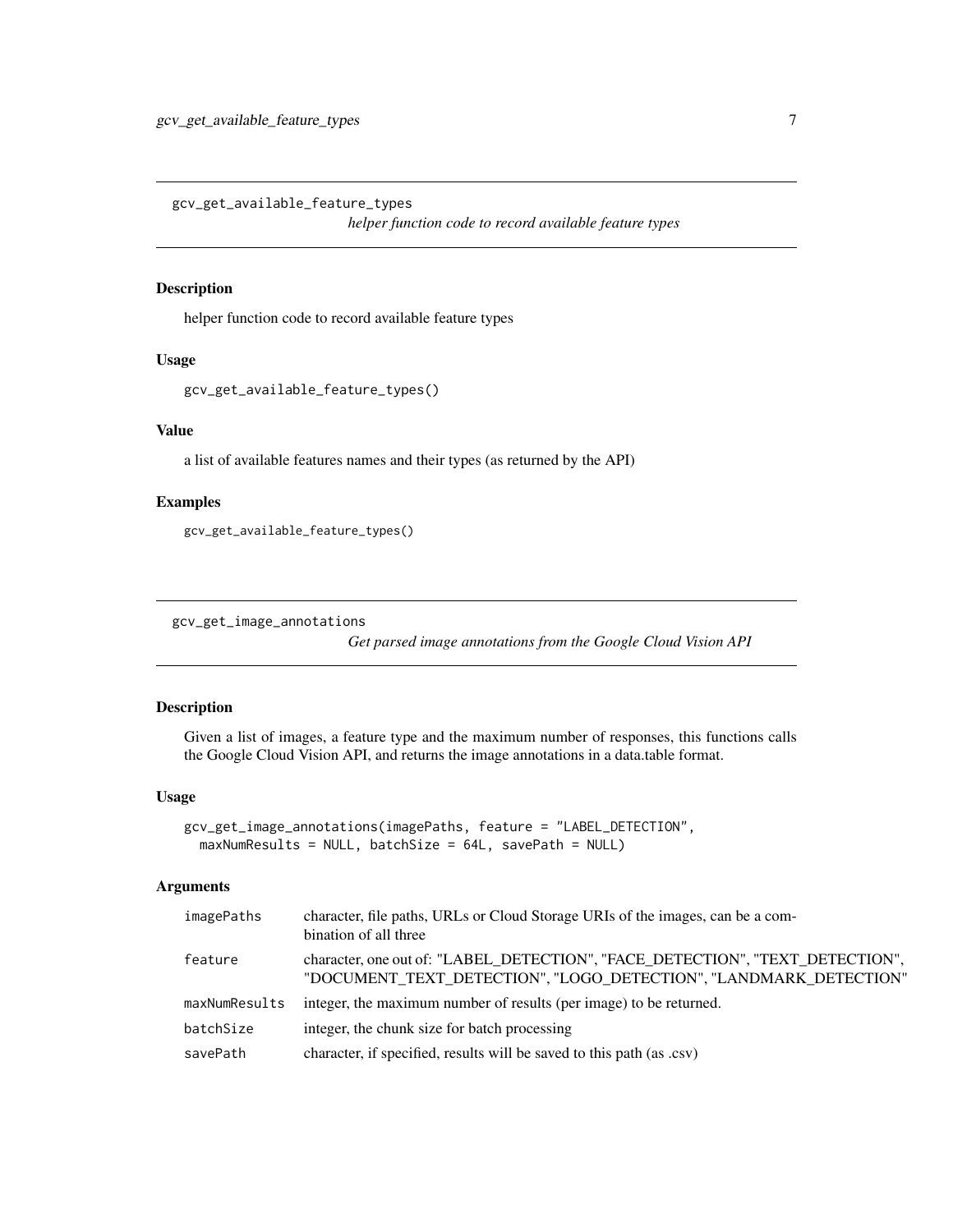<span id="page-7-0"></span>a data frame with image annotation results

#### Examples

```
## Not run:
   # Label Detection (default), with maximum 7 results returned per image
   imagePath <- system.file(
     "extdata", "golden_retriever_puppies.jpg", package = "googleCloudVisionR"
   \lambdagcv_get_image_annotations(imagePaths = imagePath, maxNumResults = 7)
   # Face detection
   imagePath <- system.file(
     "extdata", "arnold_wife.jpg", package = "googleCloudVisionR"
   )
   gcv_get_image_annotations(imagePaths = imagePath, feature = "FACE_DETECTION")
   # Google Cloud Storage URI as input
  gcv_get_image_annotations("gs://vision-api-handwriting-ocr-bucket/handwriting_image.png")
```
## End(Not run)

gcv\_get\_raw\_response *Get raw API response from the Google Cloud Vision API*

#### Description

Given a list of images, a feature type and the maximum number of responses, this functions calls the Google Cloud Vision API, and returns the raw response from the API. For a friendlier response, refer to the 'gcv\_get\_image\_annotations' function, which returns results in a data.table format (however, the information returned is limited compared to the raw response).

#### Usage

```
gcv_get_raw_response(imagePaths, feature = "LABEL_DETECTION",
 maxNumResults = NULL)
```
#### **Arguments**

| imagePaths    | character, file paths, URLs or Cloud Storage URIs of the images, can be a com-<br>bination of all three                                            |
|---------------|----------------------------------------------------------------------------------------------------------------------------------------------------|
| feature       | character, one out of: "LABEL DETECTION", "FACE DETECTION", "TEXT DETECTION",<br>"DOCUMENT TEXT DETECTION", "LOGO DETECTION", "LANDMARK DETECTION" |
| maxNumResults | integer, the maximum number of results (per image) to be returned.                                                                                 |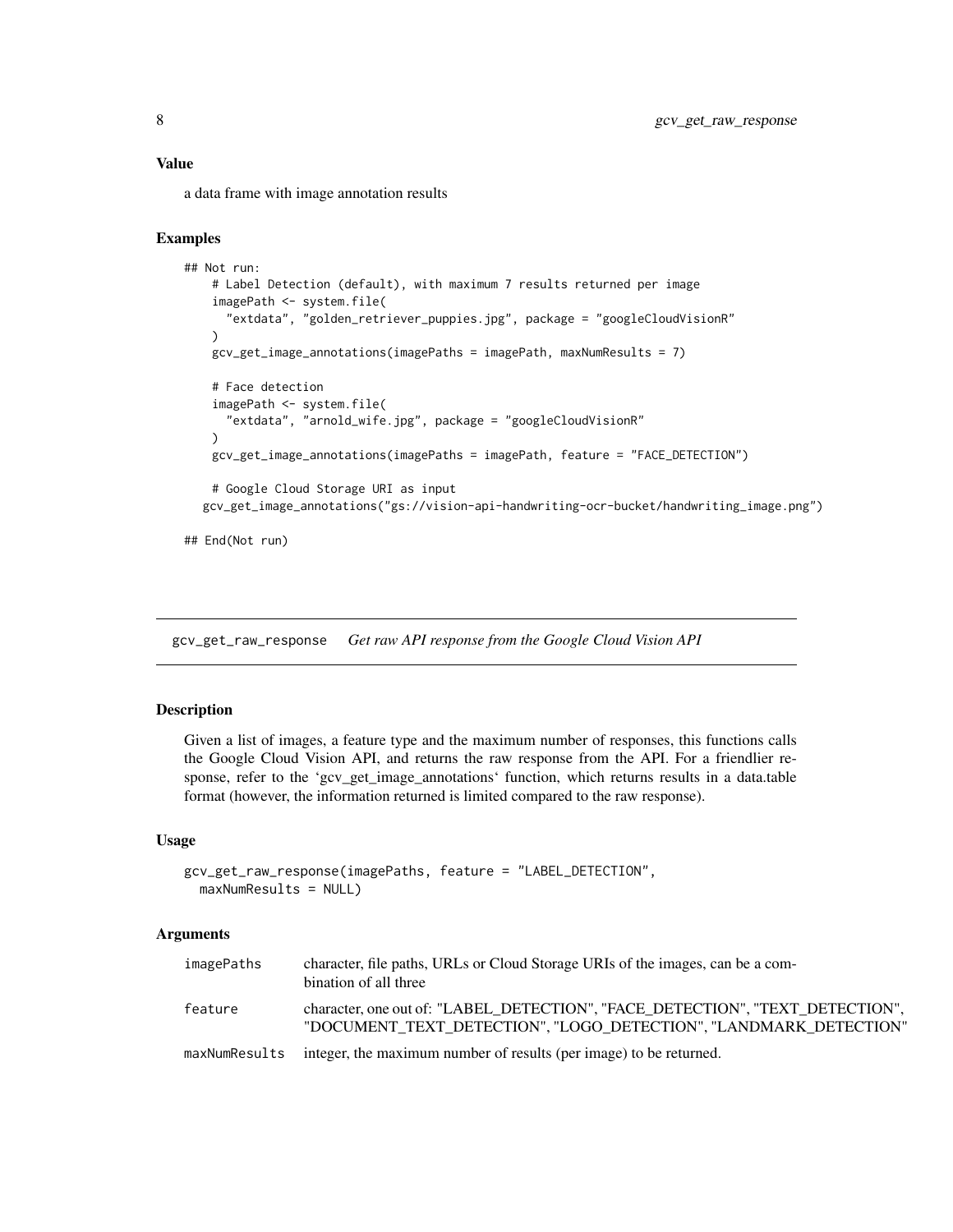<span id="page-8-0"></span>gcv\_get\_response 9

## Value

a response object returned by the API. To get the image annotations, take the "content" element from the object

#### Examples

```
## Not run:
   imagePath <- system.file(
      "extdata", "golden_retriever_puppies.jpg", package = "googleCloudVisionR"
   \lambdaraw_response <- gcv_get_raw_response(imagePaths = imagePath, maxNumResults = 7)
   str(raw_response)
   raw_response[["content"]]
## End(Not run)
```
gcv\_get\_response *helper function to call the API for one batch of images*

#### Description

helper function to call the API for one batch of images

#### Usage

```
gcv_get_response(imagePaths, feature, maxNumResults)
```
## Arguments

| imagePaths    | character, file paths, URLs or Cloud Storage URIs of the images, can be a com-<br>bination of all three                                            |
|---------------|----------------------------------------------------------------------------------------------------------------------------------------------------|
| feature       | character, one out of: "LABEL_DETECTION", "FACE_DETECTION", "TEXT_DETECTION",<br>"DOCUMENT TEXT DETECTION", "LOGO DETECTION", "LANDMARK DETECTION" |
| maxNumResults | integer, the maximum number of results (per image) to be returned.                                                                                 |

#### Value

a data frame with image annotation results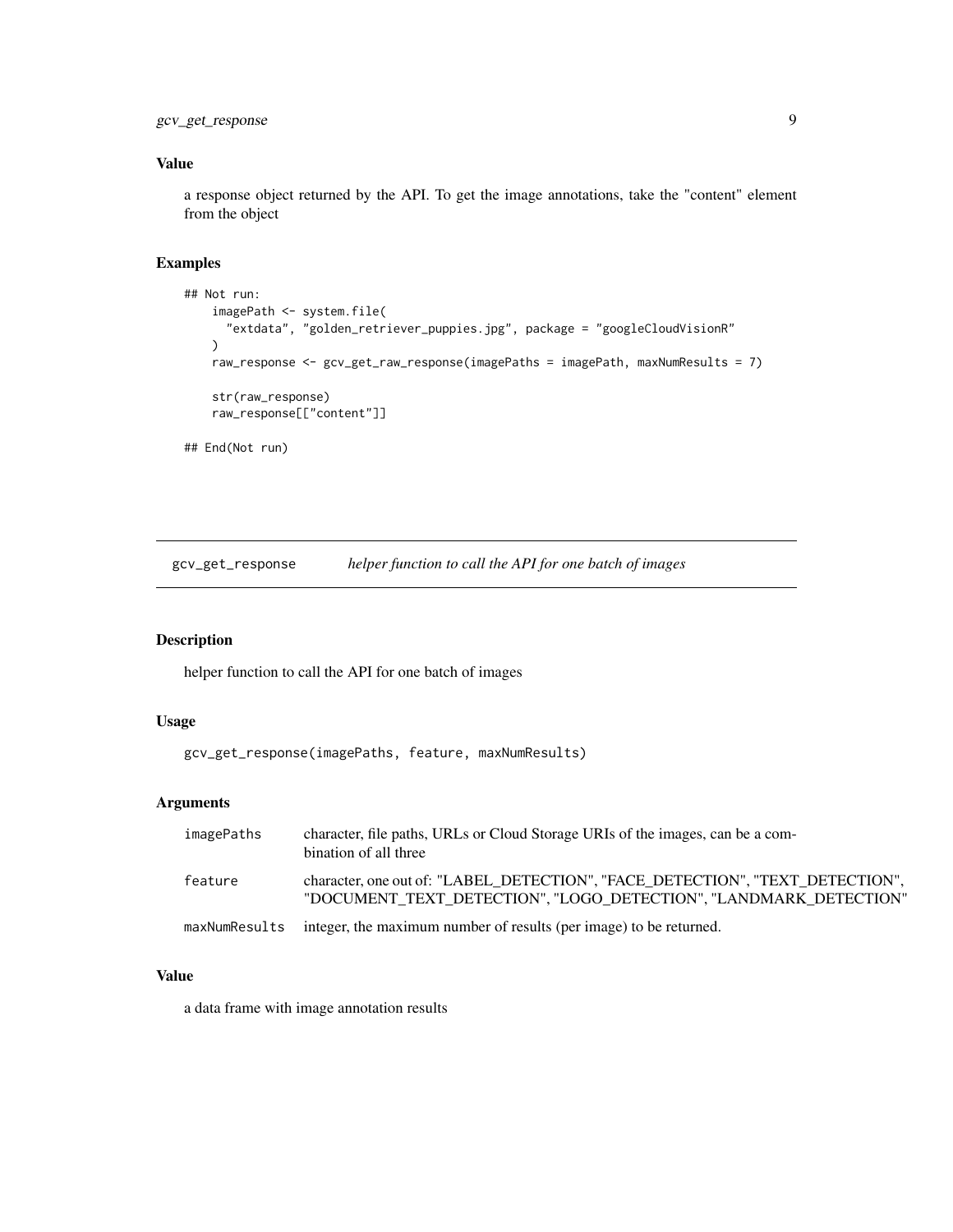<span id="page-9-0"></span>get\_bounding\_boxes *helper function code to extract Bounding Box x,y coordinates for an API response element*

## Description

helper function code to extract Bounding Box x,y coordinates for an API response element

## Usage

get\_bounding\_boxes(response)

## Arguments

response an element of the API response object

## Value

a data.table

```
get_invalid_image_paths
```
*helper function to validate input image paths*

## Description

helper function to validate input image paths

#### Usage

```
get_invalid_image_paths(vec)
```
#### Arguments

vec a vector of paths

#### Value

vector of invalid paths from @vec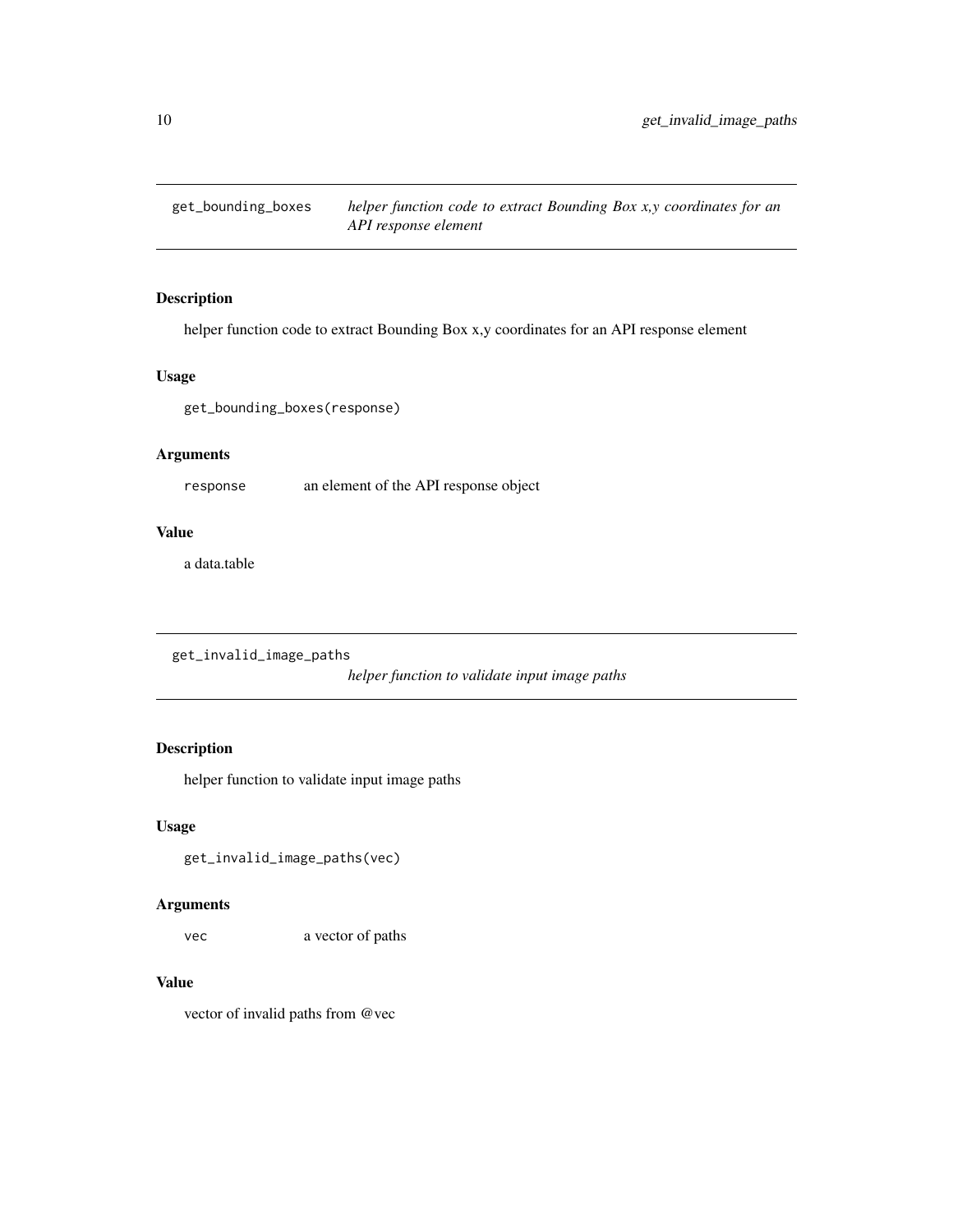```
label_detection_extractor
```
*helper function code to extract API response into a data.table for given feature type*

## Description

helper function code to extract API response into a data.table for given feature type

#### Usage

label\_detection\_extractor(response)

#### Arguments

response an element of the API response object

## Value

a data.table

```
landmark_detection_extractor
```
*helper function code to extract API response into a data.table for given feature type*

#### Description

helper function code to extract API response into a data.table for given feature type

#### Usage

landmark\_detection\_extractor(response)

## Arguments

response an element of the API response object

#### Value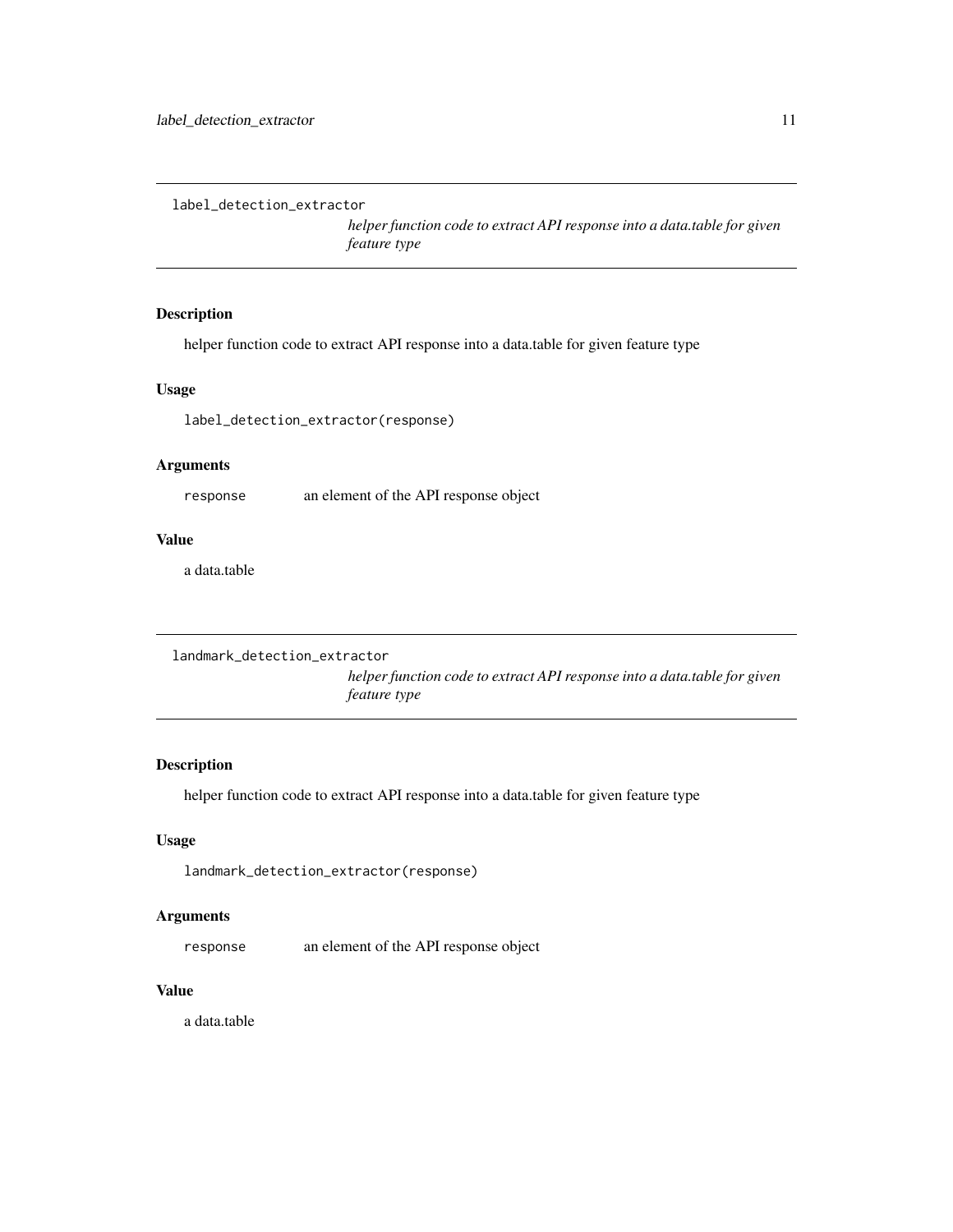```
logo_detection_extractor
```
*helper function code to extract API response into a data.table for given feature type*

## Description

helper function code to extract API response into a data.table for given feature type

#### Usage

logo\_detection\_extractor(response)

## Arguments

response an element of the API response object

## Value

a data.table

| ocr_extractor | helper function code to extract API response into a data table for given |
|---------------|--------------------------------------------------------------------------|
|               | <i>feature type</i>                                                      |

## Description

helper function code to extract API response into a data.table for given feature type

#### Usage

```
ocr_extractor(response)
```
## Arguments

response an element of the API response object

## Value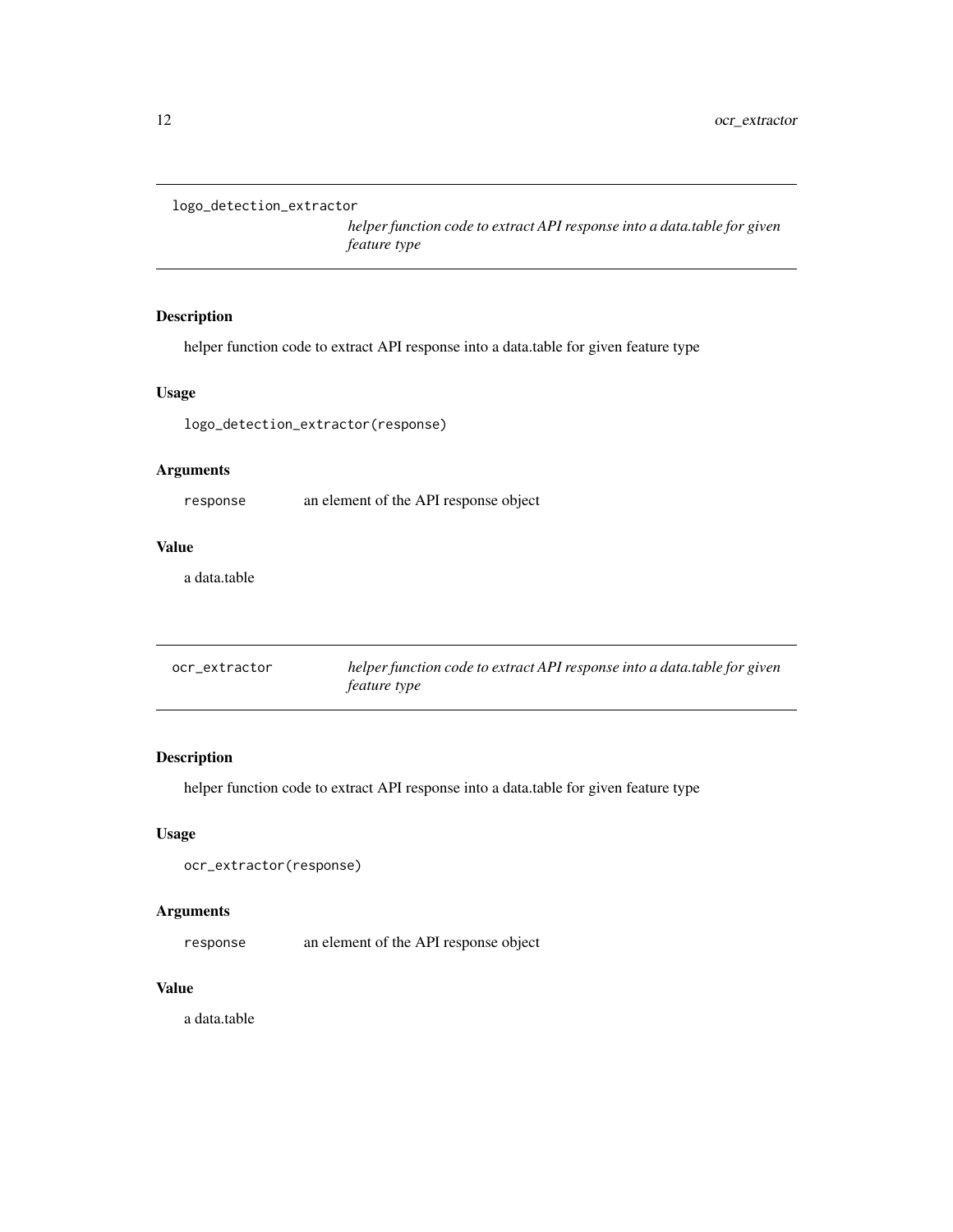<span id="page-12-0"></span>split\_to\_chunks *helper function to split a vector to approximately equally sized chunks*

## Description

helper function to split a vector to approximately equally sized chunks

## Usage

```
split_to_chunks(vec, chunkSize)
```
## Arguments

| vec       | a vector                                |
|-----------|-----------------------------------------|
| chunkSize | integer, how long should the chunks be? |

## Value

a list of chunks